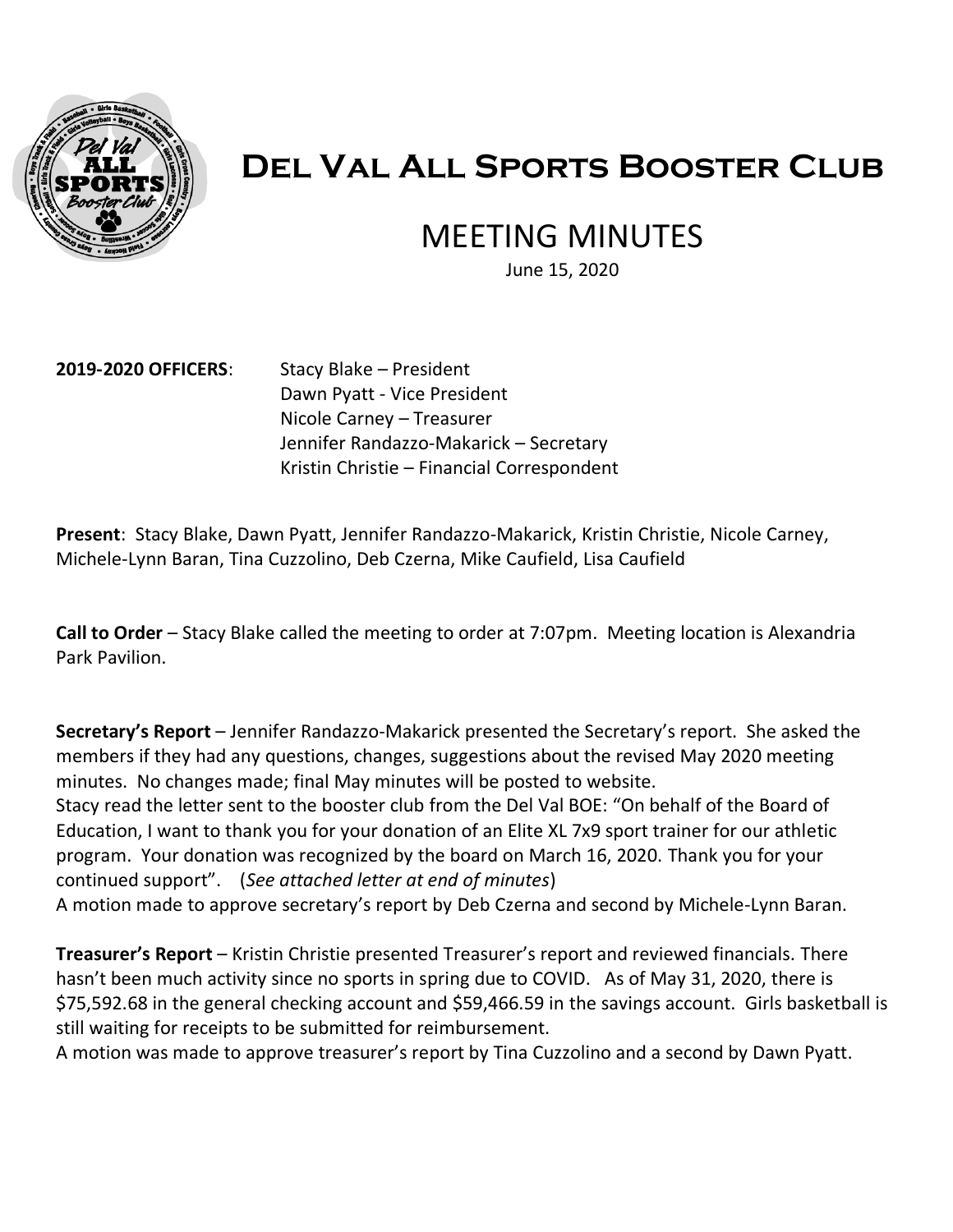#### **SPRING SPORTS REPS:**

 **Girls Lacrosse:** Shari Norgard  **Boys Lacrosse:** Andrew Niebuhr & Michelle Bobrowski  **Girls Track & Field:** *still needed*   **Boys Track & Field:** Tina Cuzzolino **Baseball:** Michele Baran **Softball:** Heather Fike **Golf:** Kristin Christie

#### **SPRING SPORTS REPORTS:**

 **GIRLS LACROSSE:** NO update  **BOYS LACROSSE:** Coach Niebuhr, Boy Lacrosse coach, will be meeting with the team for practices on July 13<sup>th</sup>. No contact until July 23<sup>rd</sup>. He is trying to set up a possible scrimmage against Voorhees over  **GIRLS TRACK & FIELD:** NO update  **BOYS FIELD & FIELD:** NO update  *\*\*\*Due to COVID and school closing, there has been no sports activities since March 13th\*\*\**  **BASEBALL:** NO update **SOFTBALL:** NO update the summer. **GOLF:** NO update

#### **FALL SPORTS REPS:**

 **Boys Soccer:** Jen Randazzo & Tina Cuzzolino  **Girls Soccer:** Kristin Christie  **Cross Country:** \*\*\* volunteer needed **Football:** Stacy Blake **Field Hockey:** \*\*\*volunteer needed **Volleyball:** Kara Cobb

#### **FALL SPORTS REPORTS:**

Football: Stacy reported that the football team can start practicing after July 23<sup>rd</sup>.  **Boys Soccer:** NO update  **Girls Soccer:** NO update  **Cross Country:** \*\*rep needed\*\* The football games are Sept.  $4<sup>th</sup>$ , Sept. 25<sup>th</sup>, October 2<sup>nd</sup>, and October 23<sup>rd</sup> **Field Hockey:** \*\*rep needed\*\* **Volleyball:** NO update

#### **NEW BUSINESS**:

 1. **BOARD MEMBER VOTE**: Michele-Lynn Baran for Treasurer and Dawn Pyatt will continue as Vice President for the upcoming 2020-21 school year. Thank you both for volunteering!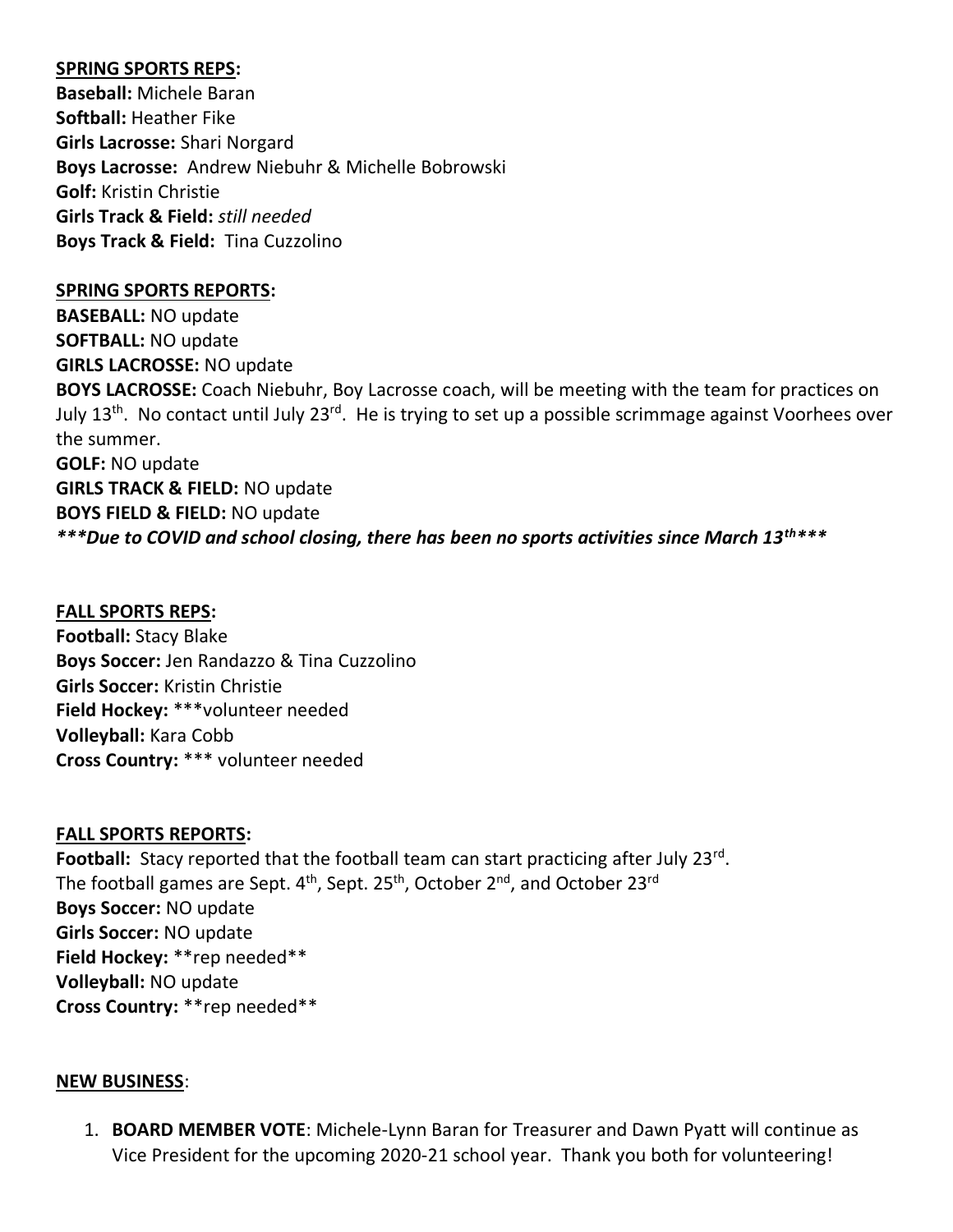- 2. **SUMMER CAMPS**: A few checks have been received so far. The following camps will occur:
	- a. Volleyball July 13-16
	- b. Boys Basketball July 27-31
	- c. Girls Soccer August 3-7
	- d. Field Hockey August 10-13
	- e. Boys Soccer August 10-13
- 3. **SUMMER MAILINGS**: Jennifer will send out mailings by August 1st with a deadline of August 28<sup>th</sup>. This year we are sending to Freshman, Sophomore, & Junior classes. Donation list on our "Purpose Letter" has been updated for the mailings.
- 4. **MEMBERSHIP:** There will be no local business discount cards included in the membership next year. The Free Admission to 8 home games and 10% coupon to purchase spirit wear will still be included in the yearly membership.
- 5. **MEETING DATES 2020-2021**: The meeting dates for 2020-2021 will be posted on the website. The start times in the fall will be 7:00pm and 7:30pm in the spring. We will have every monthly meeting at Artie's Grill. (*Meeting dates attached to end of minutes)*

#### 6. **DATE REMINDERS**:

- a. BACK TO SCHOOL NIGHT: The date is set for September 10<sup>th</sup>. Will send out Signup Genius for volunteers to help with spirit wear store
- b. MILFORD ALIVE: cancelled due to COVID
- c. DEL VAL JUBILEE: at Del Val with Alexandria Fall Festival
- 7. **BY LAWS:** The new board will review the current By-laws and present any amendments to view for the September meeting.

#### **OLD BUSINESS:**

- **1. DEL VAL SPIRIT WEAR**:
	- a. FALL SPORTS: Stacy will not meet with the incoming seniors to design their spirit wear until a fall season has been confirmed.
	- b. VARSITY JACKETS: On June 24<sup>th</sup> & 25<sup>th</sup> Stacy will take Varsity jacket orders at her home. Jackets will be delivered in September.
	- c. SPRING ORDERS: 8<sup>th</sup> grade Honors orders, Frenchtown, Alexandria & Kingwood 8<sup>th</sup> grade graduate orders, Class of 2020 orders and Blankets for teacher retirees & senior athletes all have been delivered
	- d. VARSITY AWARDS: A video was made and posted to the booster club page.
	- e. SCHOLARSHIP AWARDS: This year's scholarships awards were given to Tylor Blake, Shelby Pyatt and Justin Carney. Sport Athletic certificates were given to Tylor Blake, Nic Moose and Aidan Thomas.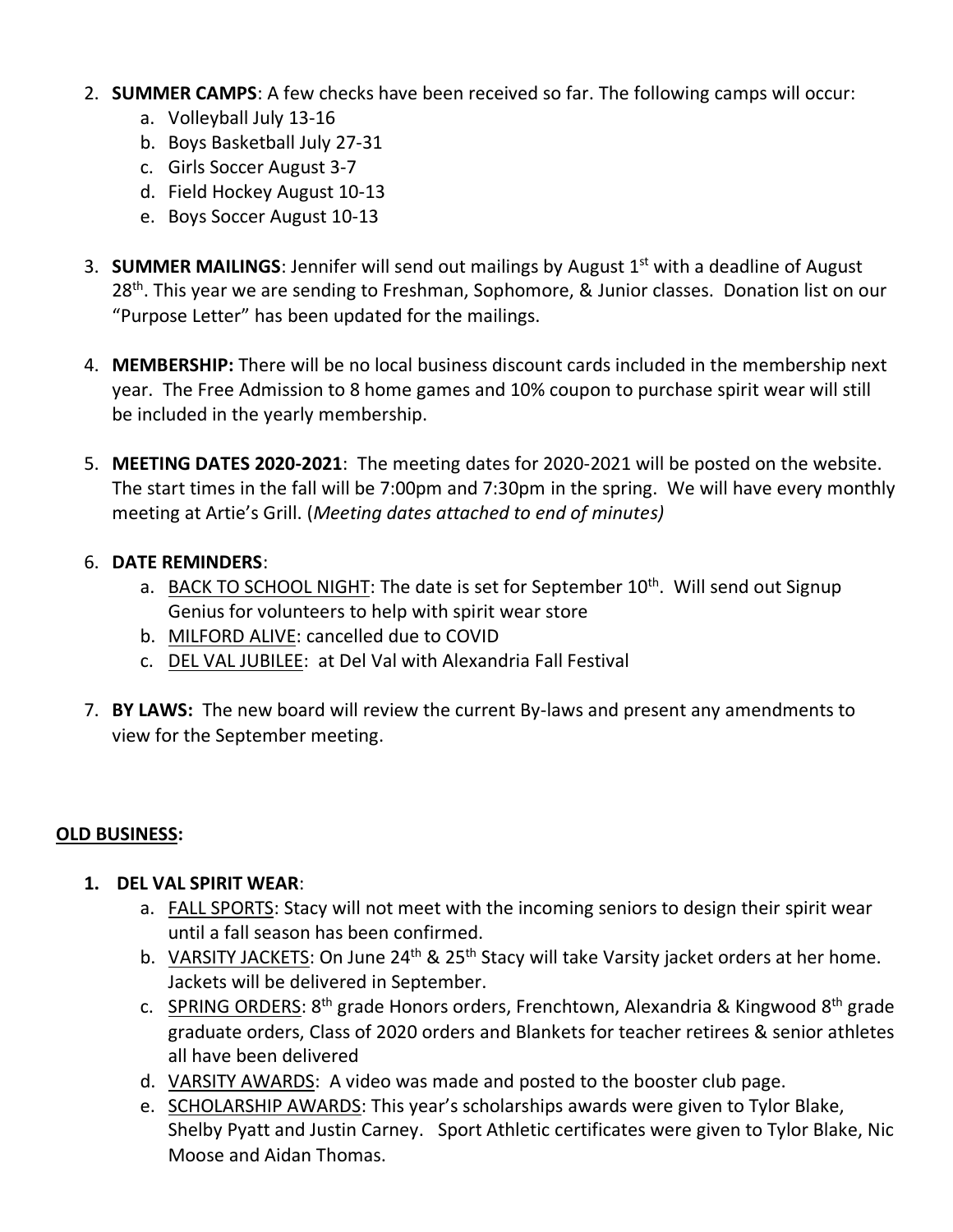**2. FIELD ENHANCEMENT PROJECT:** The 18 bricks purchased were cemented in time for graduation. Thank you to Mr. Pyatt for your help!

> *MEETING ADJOURNED*: 7:33 pm (Motion to adjourn: Dawn Pyatt & second by Nicole Carney)

*NEXT MEETING*: Monday, September 14th @ 7:00pm (*Artie's Grill*)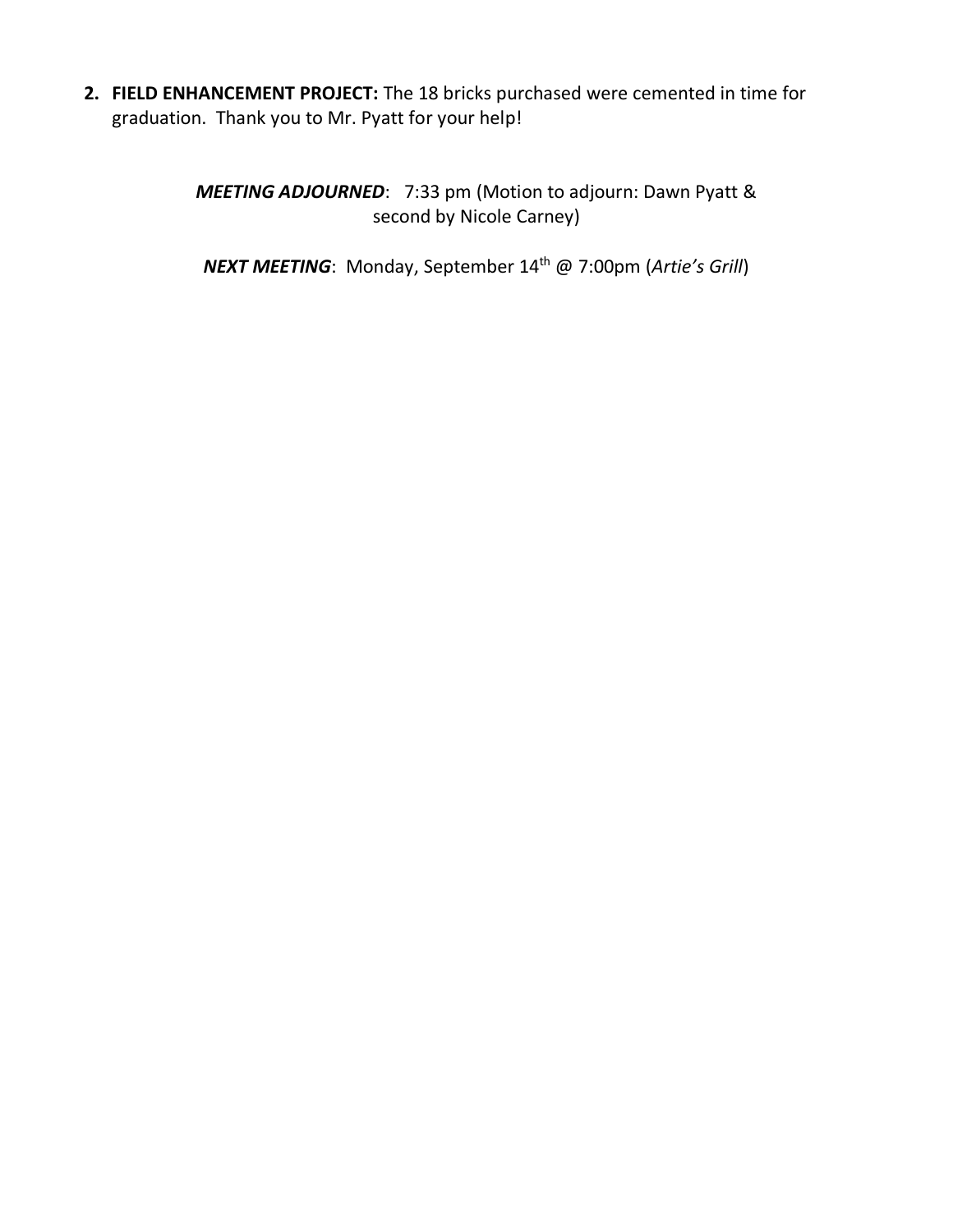

# **Del Val All Sports Booster Club**

## **MONTHLY MEETING DATES 2020-2021**

September  $14<sup>th</sup> - 7:00$  pm

October  $5<sup>th</sup> - 7:00$  pm

November 9<sup>th</sup> - 7:00 pm

December – NO Meeting

January  $11<sup>th</sup> - 7:00$  pm

February – NO Meeting

March  $8<sup>th</sup> - 7:00$  pm

April  $12^{\text{th}}$  – 7:30 pm

May  $10^{th} - 7:30$  pm

June  $14^{th} - 7:30$  pm

 *\*\*\* ALL meetings are located at Artie's Grill on Route 12 \*\*\**